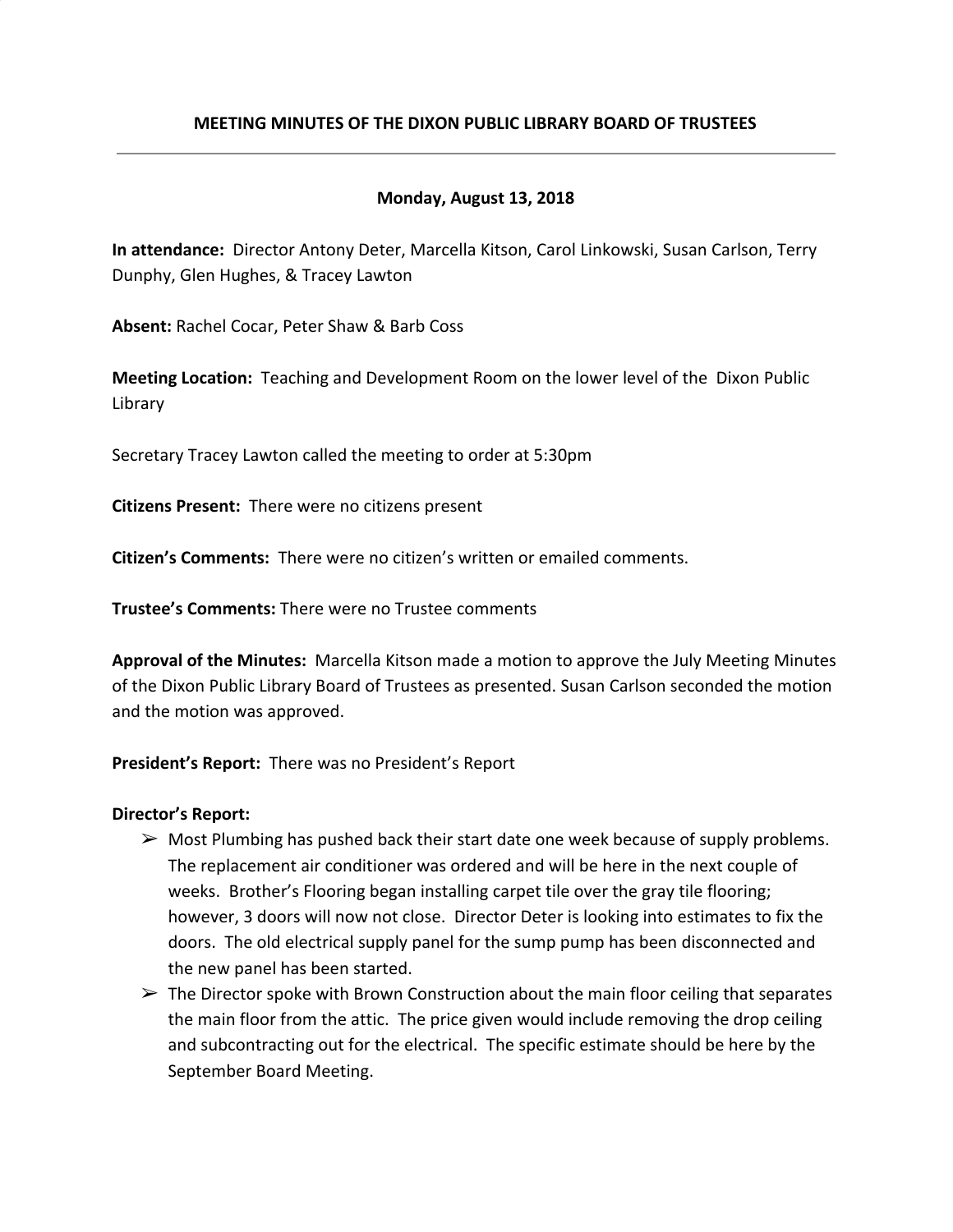- $\triangleright$  In addition, Witzleb Drywall and Remodelling was the only company out of three to give an estimate for drywalling the attic. The estimate includes removal of all of the debris and the use of <sup>§</sup> drywall. Additionally, the estimate includes repairing and/or replacing plaster where needed, and also putting on 2 coats of paint. The director brought in original pieces of the plaster with original paint and it was agreed that the new color(s) should stay close to the original color. The Director also suggested that while working on the water damaged piece of ceiling, a hole could be cut into the ceiling to see if any of the original sky light is still there. The quote also included other walls that need repairing on the lower level. The quote was for \$15,500 and work could begin this fall.
- $\triangleright$  The director also spoke with Brown Construction about the asbestos floor in the storage area. Brown Construction suggested Director Deter contact the company that is going to remove the asbestos and ask them to remove the tile. As a result, Sterling Environmental is writing a proposal for the demo and removal of the asbestos and tiles. If Sterling Environmental removes the tiles, Brown Construction would then come in a pour new cement floors. Both of those proposals should be in by the next Board Meeting. This work would replace all of the termite damage and also replace all of the asbestos floors.
- $\triangleright$  The July 2018 report (page 7) may have an error. The Interest Income was estimated at \$125, but came in at \$1075. The Director questioned City Hall, and they will look into it and get back to him at a later time.
- $\triangleright$  There have been 2 offers for the card catalog: one for \$100 from the Lee County Historical and Genealogical Society and a second offer came through Diane for \$700, plus the person said that they would come pick it up. The Board agreed that the amount of \$700 should be accepted.
- $\triangleright$  The Director requested President Hughes to create either a standing committee or an ad hoc committee for Collection and Collection Development.

#### **Treasurer's Report:**

Susan Carlson made a motion to ratify the Treasurer's Report for July. Tracey Lawton seconded the motion and a verbal vote was taken:

Susan Carlson: aye Terry Dunphy: aye Glen Hughes: aye Marcella Kitson: aye Tracey Lawton: aye Carol Linkowski: aye The motion was carried.